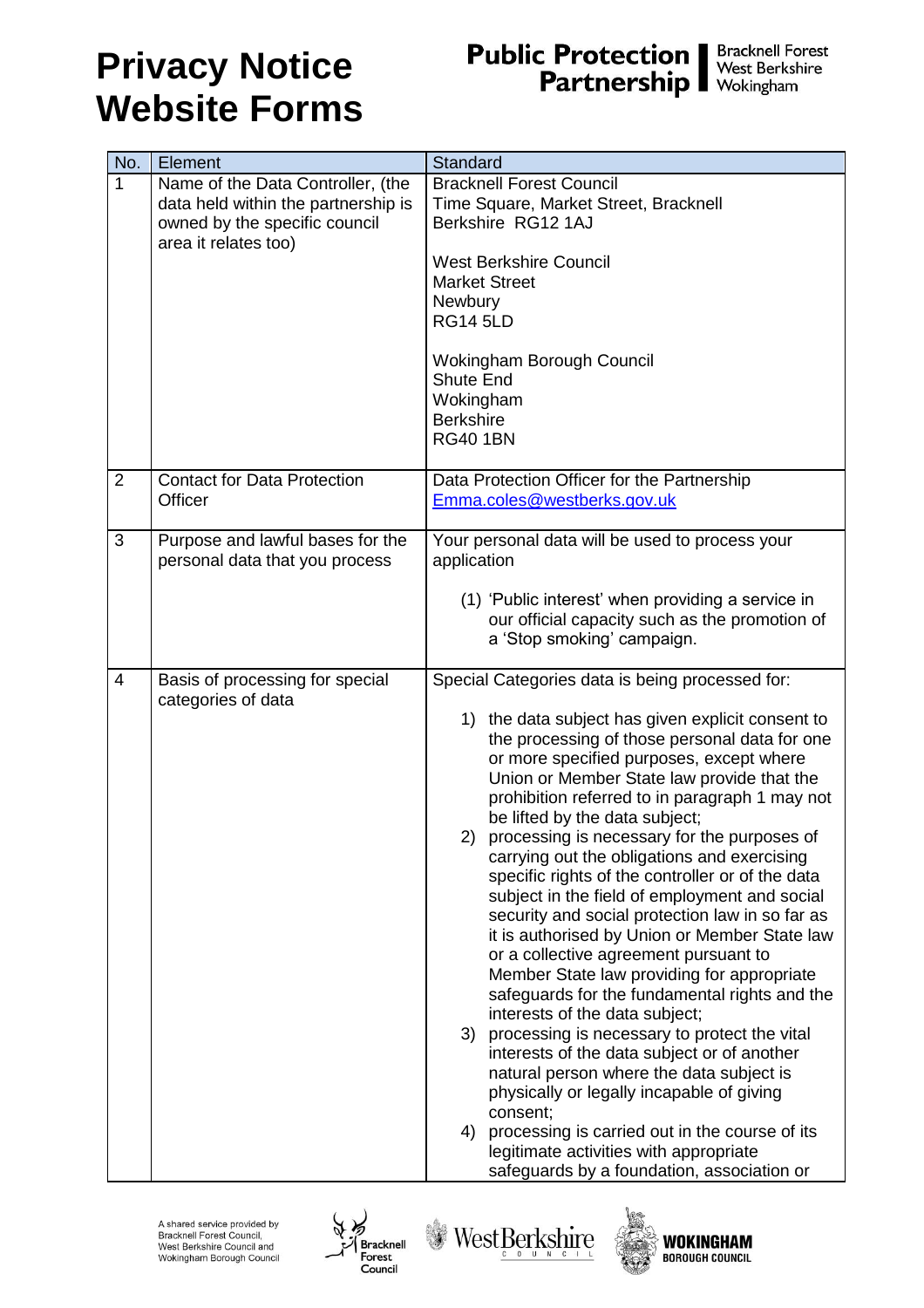### **Privacy Notice**

# **Public Protection | Bracknell Forest**<br>**Partnership | West Berkshire**<br>Wokingham

|    | any other not-for-profit body with a political,<br>philosophical, religious or trade union aim<br>and on condition that the processing relates<br>solely to the members or to former members<br>of the body or to persons who have regular<br>contact with it in connection with its purposes<br>and that the personal data are not disclosed |
|----|-----------------------------------------------------------------------------------------------------------------------------------------------------------------------------------------------------------------------------------------------------------------------------------------------------------------------------------------------|
|    | outside that body without the consent of the<br>data subjects;                                                                                                                                                                                                                                                                                |
|    | 5) processing relates to personal data which are                                                                                                                                                                                                                                                                                              |
|    | manifestly made public by the data subject;                                                                                                                                                                                                                                                                                                   |
|    | 6) processing is necessary for the<br>establishment, exercise or defence of legal                                                                                                                                                                                                                                                             |
|    | claims or whenever courts are acting in their                                                                                                                                                                                                                                                                                                 |
|    | judicial capacity;                                                                                                                                                                                                                                                                                                                            |
|    | 7) processing is necessary for reasons of                                                                                                                                                                                                                                                                                                     |
|    | substantial public interest, on the basis of<br>Union or Member State law which shall be                                                                                                                                                                                                                                                      |
|    | proportionate to the aim pursued, respect the                                                                                                                                                                                                                                                                                                 |
|    | essence of the right to data protection and                                                                                                                                                                                                                                                                                                   |
|    | provide for suitable and specific measures to<br>safeguard the fundamental rights and the                                                                                                                                                                                                                                                     |
|    | interests of the data subject;                                                                                                                                                                                                                                                                                                                |
| 8) | processing is necessary for the purposes of                                                                                                                                                                                                                                                                                                   |
|    | preventive or occupational medicine, for the<br>assessment of the working capacity of the                                                                                                                                                                                                                                                     |
|    | employee, medical diagnosis, the provision of                                                                                                                                                                                                                                                                                                 |
|    | health or social care or treatment or the                                                                                                                                                                                                                                                                                                     |
|    | management of health or social care systems<br>and services on the basis of Union or                                                                                                                                                                                                                                                          |
|    | Member State law or pursuant to contract                                                                                                                                                                                                                                                                                                      |
|    | with a health professional and subject to the                                                                                                                                                                                                                                                                                                 |
|    | conditions and safeguards referred to in<br>paragraph 3;                                                                                                                                                                                                                                                                                      |
|    | 9) processing is necessary for reasons of public                                                                                                                                                                                                                                                                                              |
|    | interest in the area of public health, such as                                                                                                                                                                                                                                                                                                |
|    | protecting against serious cross-border<br>threats to health or ensuring high standards                                                                                                                                                                                                                                                       |
|    | of quality and safety of health care and of                                                                                                                                                                                                                                                                                                   |
|    | medicinal products or medical devices, on the<br>basis of Union or Member State law which                                                                                                                                                                                                                                                     |
|    | provides for suitable and specific measures to                                                                                                                                                                                                                                                                                                |
|    | safeguard the rights and freedoms of the data                                                                                                                                                                                                                                                                                                 |
|    | subject, in particular professional secrecy;                                                                                                                                                                                                                                                                                                  |
|    | 10) processing is necessary for archiving<br>purposes in the public interest, scientific or                                                                                                                                                                                                                                                   |
|    | historical research purposes or statistical                                                                                                                                                                                                                                                                                                   |
|    | purposes in accordance with *Article 89(1)                                                                                                                                                                                                                                                                                                    |
|    | based on Union or Member State law which<br>shall be proportionate to the aim pursued,                                                                                                                                                                                                                                                        |
|    | respect the essence of the right to data                                                                                                                                                                                                                                                                                                      |
|    | protection and provide for suitable and                                                                                                                                                                                                                                                                                                       |
|    | specific measures to safeguard the<br>fundamental rights and the interests of the                                                                                                                                                                                                                                                             |
|    |                                                                                                                                                                                                                                                                                                                                               |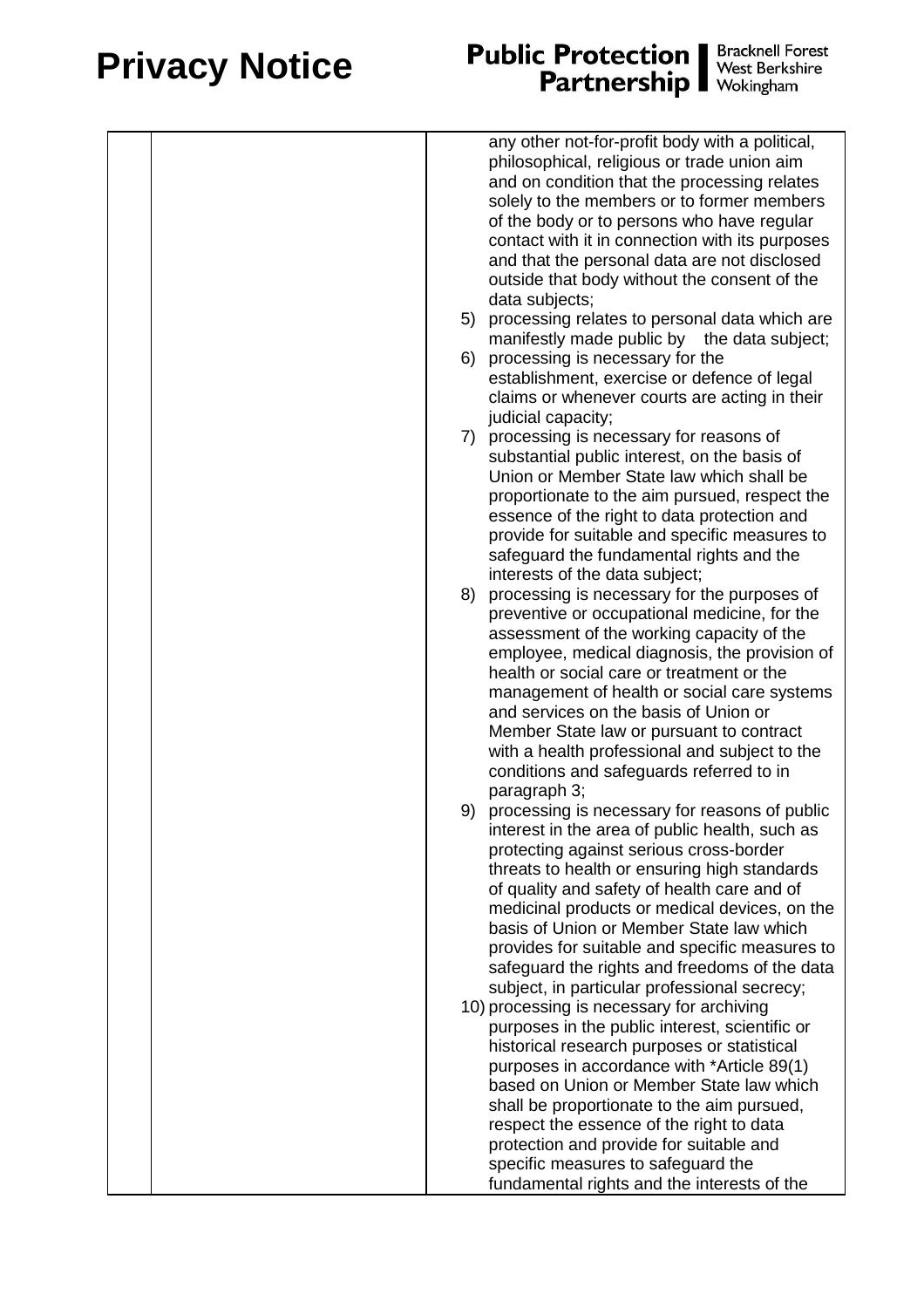#### **Privacy Notice**

# **Public Protection | Bracknell Forest**<br>**Partnership | West Berkshire**<br>Wokingham

|                |                                                                                                                      | data subject.                                                                                                                                                                                                                                                                                                                                                                                                                                                                                                                      |
|----------------|----------------------------------------------------------------------------------------------------------------------|------------------------------------------------------------------------------------------------------------------------------------------------------------------------------------------------------------------------------------------------------------------------------------------------------------------------------------------------------------------------------------------------------------------------------------------------------------------------------------------------------------------------------------|
| 6              | Recipients of the personal data<br>that you collect and process                                                      | We may need to share you personal data with 3rd<br>parties to deliver our services. 3rd parties include<br>(e.g. Thames Water, Tennent Services, Dogbusters<br>etc.) This is not an exhaustive list. You can ask us for<br>more information on the 3 <sup>rd</sup> party service providers.<br>We will not sell your personal data to any party.                                                                                                                                                                                   |
| $\overline{7}$ | International transfers and if<br>applicable any safeguards in<br>place                                              | Your personal data may be stored securely in line<br>with the three councils data security processes                                                                                                                                                                                                                                                                                                                                                                                                                               |
| 8              | Retention periods for the data<br>and the criteria for setting that<br>period (for example as set in<br>legislation) | The retention period is set in legislation or as<br>required for the service that is being provided. Your<br>data will not be kept for longer than is necessary.                                                                                                                                                                                                                                                                                                                                                                   |
| 9              | <b>Individual Rights</b>                                                                                             | The GDPR provides the following rights for<br>individuals:<br>1. The right to be informed.<br>2. The right of access.<br>3. The right to rectification.<br>4. The right to erasure.<br>5. The right to restrict processing.<br>6. The right to data portability.<br>7. The right to object.<br>8. Rights in relation to automated decision making<br>and profiling.<br>For more details about your rights:<br>https://ico.org.uk/for-organisations/guide-to-the-<br>general-data-protection-regulation-gdpr/individual-<br>rights/ |
| 10             | Right to withdraw consent                                                                                            | If we ask you for your consent when providing our<br>service you have the right to withdraw consent.                                                                                                                                                                                                                                                                                                                                                                                                                               |
| 11             | Right to complain to the ICO                                                                                         | If you are not satisfied with the way that the Public<br>Protection Partnership is holding your data the<br>Information Commissioner can be contacted<br>https://ico.org.uk/concerns/handling/<br><b>Information Commissioner's Office</b><br><b>Wycliffe House</b><br><b>Water Lane</b><br>Wilmslow<br>Cheshire<br>SK9 5AF<br>Tel: 0303 123 1113 (local rate) or 01625 545 745 if<br>you prefer to use a national rate number                                                                                                     |